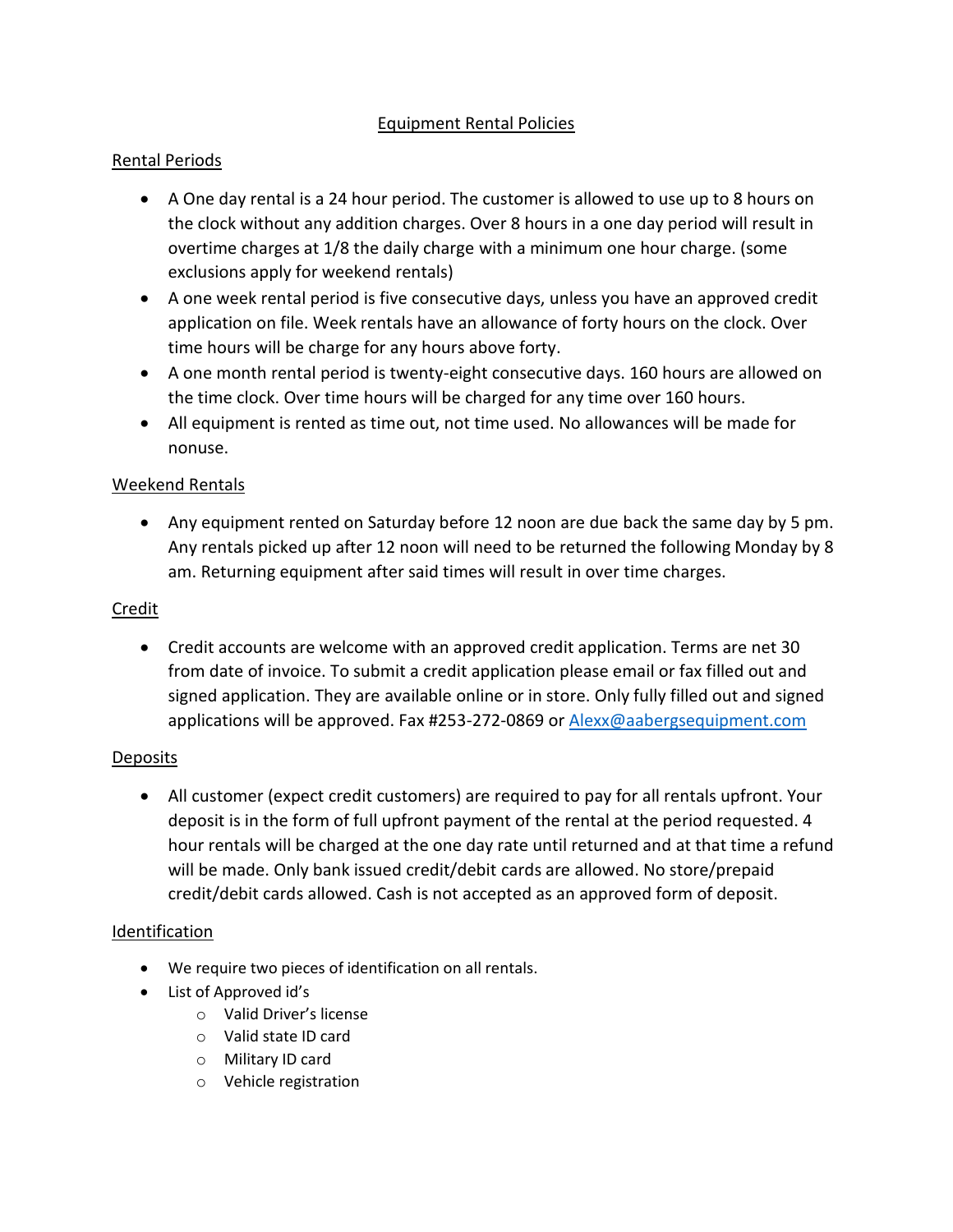#### Reservations

- Aaberg's does accept reservations up to one week ahead of desired rental date.
- Reservations will be held for no longer than one hour past reserved time.
- Aaberg's reserves the right to terminate any rental prior to reservation for any reason.

#### Past Due

 All rented equipment is past due if not return by set time on contract. Past due will result in over time charges and applied to rental charge.

#### Machine breakdowns

 Aaberg's strides in providing the best equipment in tip top shape. In the result of a malfunctions customer must notify Aaberg's immediately. Not notify us about damages or non-running equipment will result in no reimbursement of rental charges. If customer properly notifies Aaberg's we will be sure to allow extra time or refunds where necessary.

#### Care/Cleaning

- Equipment is rented knowing reasonable wear and tear will happen. However, any damages that result from misuse or improper care will result in charges.
- Equipment return dirty will result in a cleaning fee.

#### Tires/Hydraulic/Tracks

- Tire/Hydraulic/track damage will result in a charge to the customer.
- Customer should inspect the jobsite for items that would damage to hoses/tires/tracks.
- Customer should inspect machine on site or at rental store before use and notify Aaberg's about any damage not noted on the rental contract.
- In the event of a flat tire the customer will be required to repair or pay expect to have tire repaired.
- In the event of a track off of a machine the customer will be responsible to pay any service charges resulting in re installation.

#### Fuel

- Equipment is always delivered or sent out with a full tank of fuel.
- Equipment is required to be returned full or fueling charges will be applied.
- In the event a piece of equipment is not sent out full please notify Aaberg's so we can make a note and remove any fuel charges that would have applied.

#### Towing Requirements

- Aaberg's requires that any machine towed out of our establishment be properly hooked up with the proper hitch and light hookups. Machines will not be allowed out of yard without proper safety accessories.
- All single axle equipment can be towed by  $\frac{1}{2}$  ton vehicles and up.